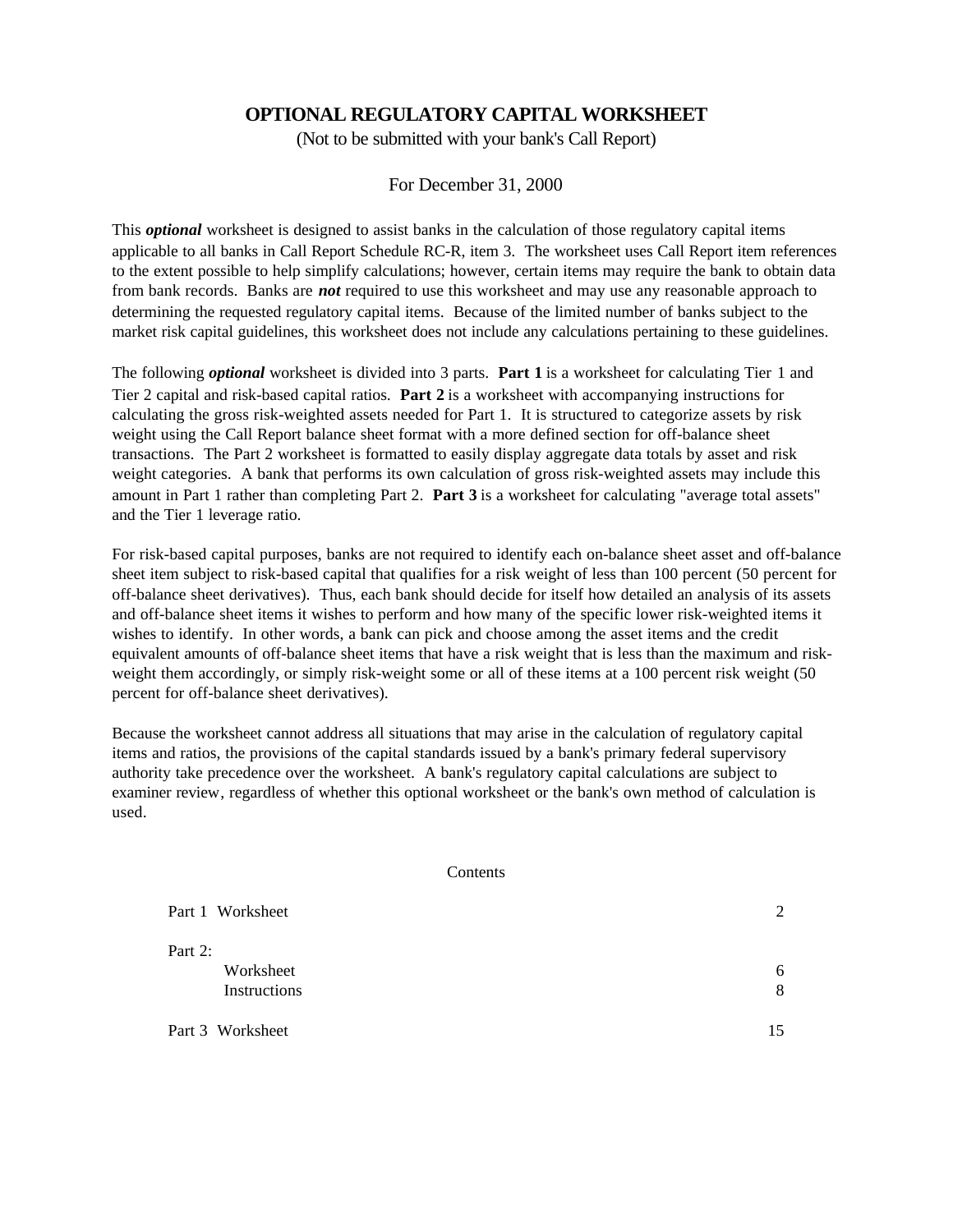# **OPTIONAL REGULATORY CAPITAL WORKSHEET**

# **WORKSHEET PART 1.**

Schedule Item # Amount Item Name/*Comments* 

# **CALCULATION OF ELIGIBLE TIER 1 CAPITAL**

# **Components of Tier 1 Capital:**

| 1.  | RC               | 24 plus 25                                              | Common stock and surplus                                                                                                                                                                                                                                                                               |
|-----|------------------|---------------------------------------------------------|--------------------------------------------------------------------------------------------------------------------------------------------------------------------------------------------------------------------------------------------------------------------------------------------------------|
| 2.  | RC               | 26.a plus 27                                            | Undivided profits and cumulative foreign currency translation<br>adjustments                                                                                                                                                                                                                           |
| 3.  | $RC-B$<br>$RC-B$ | 6.a, col. C minus<br>6.a, col. D                        | Unrealized loss on available-for-sale equity securities with<br>readily determinable fair values (subtract item 6.a, column D,<br>from item 6.a, column C; however, if the amount is<br>negative, enter zero), net of any applicable tax effect                                                        |
| 4.  | $RC-M$           | 9                                                       | Qualifying perpetual preferred stock and related surplus                                                                                                                                                                                                                                               |
| 5.  | $RC-G$           | 3                                                       | Qualifying minority interest in the equity accounts of consolidated<br>subsidiaries (exclude nonqualifying portions)                                                                                                                                                                                   |
| 6.  |                  | Line 1, plus line 2 minus<br>line 3, plus lines 4 and 5 | "Gross" Tier 1 Capital                                                                                                                                                                                                                                                                                 |
|     |                  | <b>Adjustments to Tier 1 Capital:</b>                   |                                                                                                                                                                                                                                                                                                        |
| 7.  | $RC-M$           | 6.b.(2)                                                 | LESS: All other identifiable intangible assets                                                                                                                                                                                                                                                         |
| 8.  | $RC-M$           | 6.c.                                                    | LESS: Goodwill                                                                                                                                                                                                                                                                                         |
| 9.  |                  | Line 6 minus lines 7 and 8                              | "Adjusted Gross" Tier 1 Capital                                                                                                                                                                                                                                                                        |
| 10. | 25% of line 9    |                                                         | Limitation on the amount of purchased credit card relationships<br>(PCCRs) and nonmortgage servicing assets (NMSAs) that may be<br>held as assets                                                                                                                                                      |
| 11. | 100% of line 9   |                                                         | Limitation on the total amount of mortgage servicing assets<br>(MSAs), PCCRs, and NMSAs that can be held as assets                                                                                                                                                                                     |
| 12. | $RC-M$           | 6.b.(1)                                                 | Intangible assets: PCCRs and NMSAs (If 90% of the fair value of<br>either PCCRs or NMSAs is less than its net book value, as reported in<br>RC-M, item 6.b.(1), include 90% of that intangible asset is fair value<br>rather than its net book value on line 12 and add the difference to line<br>13.) |
| 13. |                  | Line 12 minus line 10                                   | Disallowed PCCRs and NMSAs: If line 12 minus line 10 is a<br>negative number, enter 0; if a positive number, enter that number.<br>(Then add to line 13 any fair value shortfall on either PCCRs or<br>NMSAs (or both) from line 12.)                                                                  |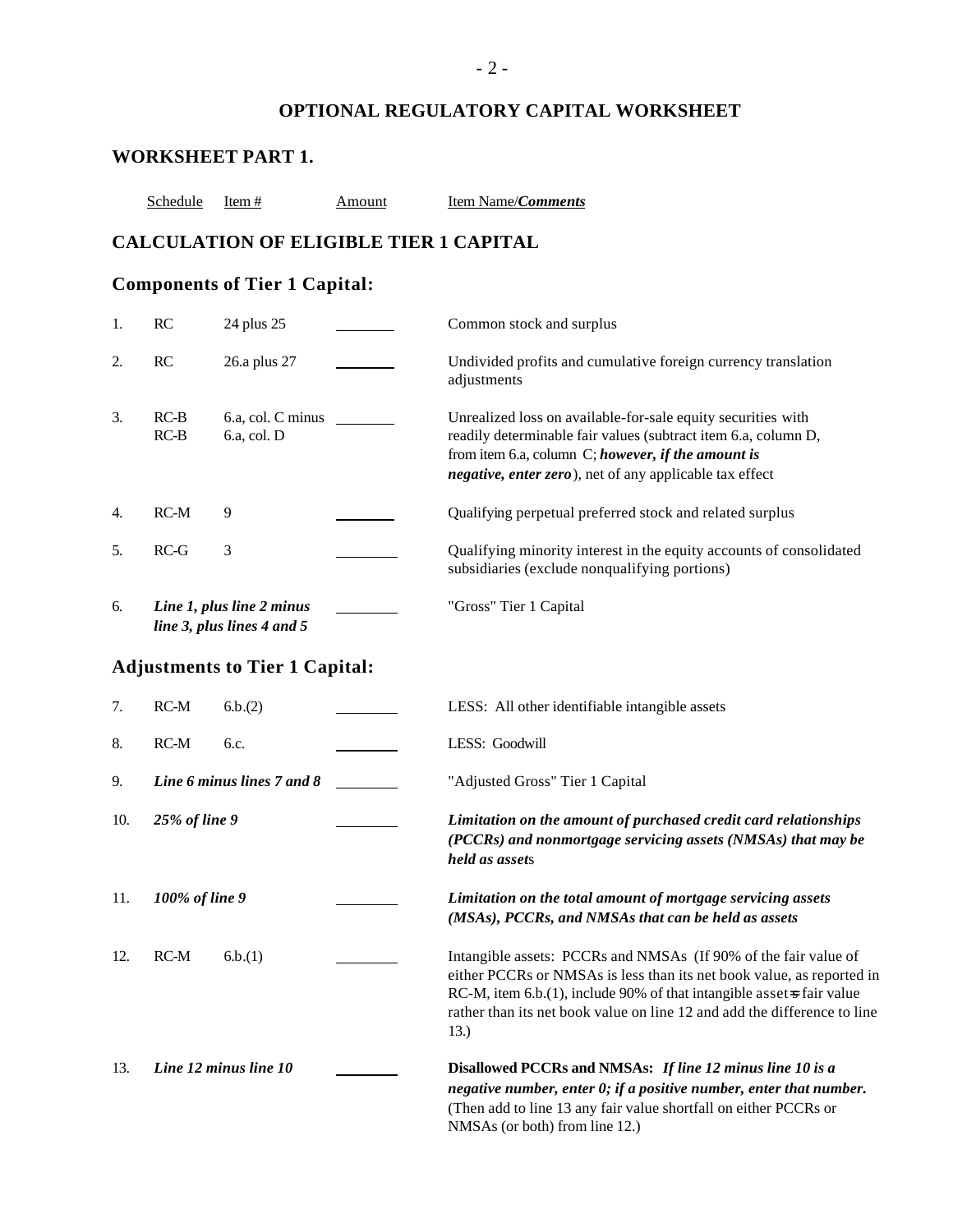|     | Schedule<br>Item $#$                             | Amount | <b>Item Name/Comments</b>                                                                                                                                                                                                                             |
|-----|--------------------------------------------------|--------|-------------------------------------------------------------------------------------------------------------------------------------------------------------------------------------------------------------------------------------------------------|
| 14. | $RC-M$<br>6.a.                                   |        | Intangible assets: MSAs (If 90% of the fair value of MSAs, as reported<br>in RC-M, item $6.a.(1)$ , is less than RC-M, item $6.a$ , enter 90% of the fair<br>value on line 14 and add the difference to line 16.)                                     |
| 15. | Line 14 plus the lesser<br>of line 10 or line 12 |        | MSAs plus the qualifying portion of PCCRs and NMSAs                                                                                                                                                                                                   |
| 16. | Line 15 minus line 11                            |        | Disallowed MSAs, PCCRs, and NMSAs based on an aggregate<br>limitation: If line 15 minus line 11 is a negative number,<br>enter $0$ ; if a positive number, enter that number. (Then add to line 16<br>any fair value shortfall on MSAs from line 14.) |
| 17. | $RC-F$<br>Memo 1                                 |        | <b>Disallowed deferred tax assets</b>                                                                                                                                                                                                                 |
| 18. | <b>Sum of lines 13, 16,</b><br>and 17            |        | Total disallowed MSAs, PCCRs, NMSAs, and deferred tax assets                                                                                                                                                                                          |
| 19. | $RC-M$<br>6.e.                                   |        | Intangible assets that have been grandfathered or are otherwise<br>qualifying for regulatory capital purposes                                                                                                                                         |
| 20. | Line 9 minus line 18<br>plus line 19             |        | <b>Tier 1 Capital</b> (report in Schedule RC-R, item 3.a.(1))                                                                                                                                                                                         |

# **CALCULATION OF ELIGIBLE TIER 2 CAPITAL**

# **Components of Tier 2 Capital:**

 $\overline{a}$ 

| 21. | $RC-R$           | 2.a.                                  | Portion of qualifying subordinated debt and intermediate-term preferred<br>stock and related surplus that is includible in Tier 2 capital                                                                     |
|-----|------------------|---------------------------------------|---------------------------------------------------------------------------------------------------------------------------------------------------------------------------------------------------------------|
| 22. | $RC-R$           | 2.b.                                  | Portion of other qualifying limited-life capital instruments that is<br>includible in Tier 2 capital                                                                                                          |
| 23. | RC<br>$RC-M$     | 23 minus<br>9                         | Cumulative perpetual preferred stock                                                                                                                                                                          |
| 24. | $RC-M$           | 7                                     | Mandatory convertible debt, net of common or perpetual preferred<br>stock dedicated to redeem the debt                                                                                                        |
| 25. | $RC-B$<br>$RC-B$ | 6.a, col. D minus<br>$6.a$ , col. $C$ | Unrealized gain on available-for-sale equity securities with readily<br>determinable fair values (subtract item 6.a, column C, from item 6.a,<br>column $D$ ; however, if the amount is negative, enter zero) |
| 26. |                  | Up to 45% of line 25                  | Qualifying portion of unrealized gain on available-for-sale equity<br>securities with readily determinable fair values                                                                                        |
| 27. | 24, and 26       | Sum of lines 21, 22, 23,              | Tier 2 capital components BEFORE the addition of qualifying<br>allowance for loan and lease losses (ALLL)                                                                                                     |

 $1$  Banks should add to this line the amount of any other assets that must be deducted when determining Tier 1 capital in accordance with the requirements of their primary federal supervisory authority.

- 3 -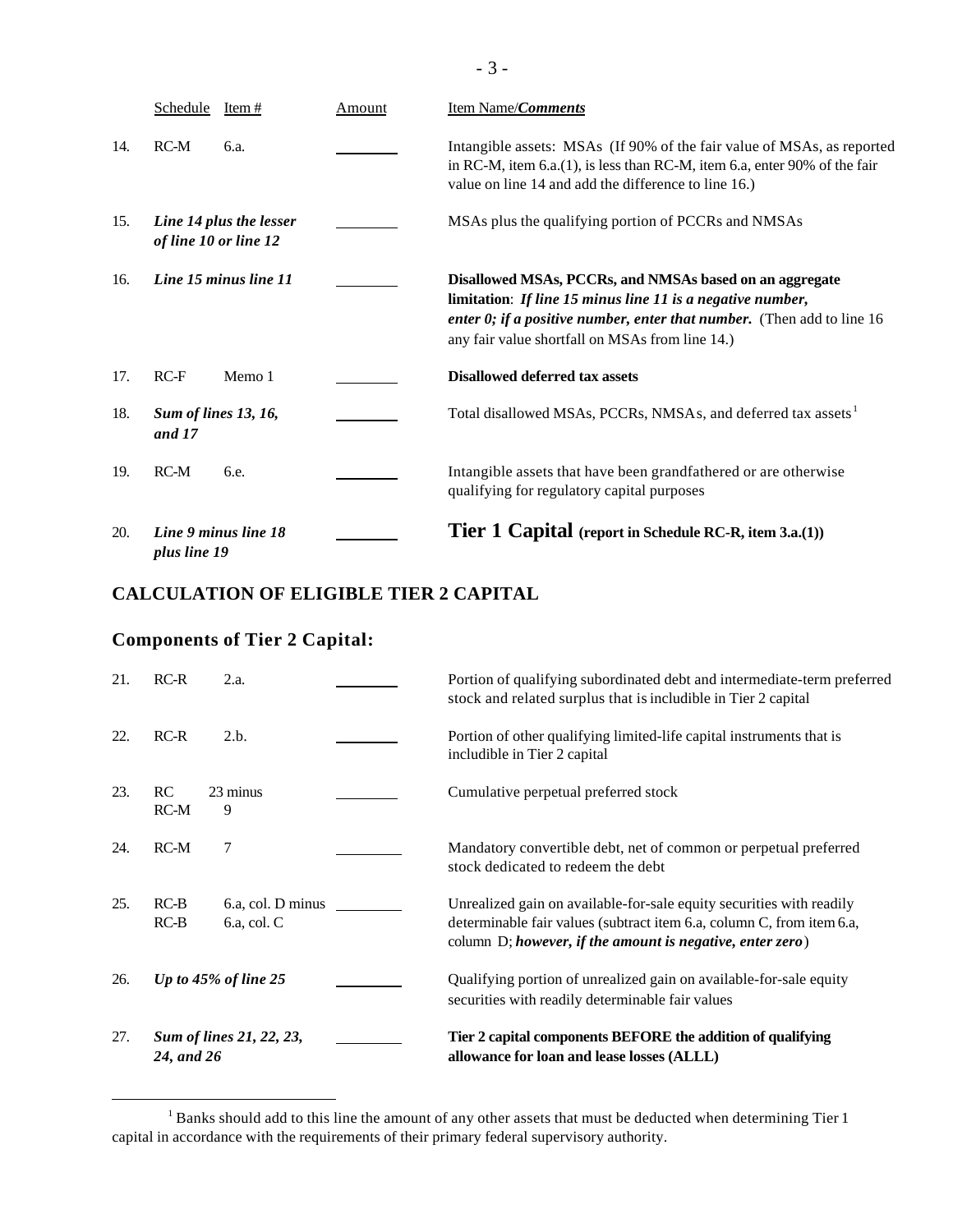| 28. | <b>A</b> Gross@risk-weighted    | "Gross" Risk-Weighted Assets excluding assets deducted for       |
|-----|---------------------------------|------------------------------------------------------------------|
|     | assets from Worksheet           | capital purposes, but before deducting any excess (disqualified) |
|     | <b>Part 2, Row 28</b> [or from  | allowance for loan and lease losses and any allocated transfer   |
|     | $bank \approx own\ calculation$ | risk reserve.                                                    |
|     | of Agross@risk-weighted         |                                                                  |
|     | assets excluding assets         |                                                                  |
|     | deducted for capital purposes,  |                                                                  |
|     | but before deducting any        |                                                                  |
|     | excess (disqualified) ALLL      |                                                                  |
|     | and any allocated transfer      |                                                                  |
|     | risk reserve]                   |                                                                  |

| 29. | 1.25% of line 28                                                             | Maximum amount of ALLL permitted in Tier 2 capital                                                                                                                                                                                                                                                                                                                                        |
|-----|------------------------------------------------------------------------------|-------------------------------------------------------------------------------------------------------------------------------------------------------------------------------------------------------------------------------------------------------------------------------------------------------------------------------------------------------------------------------------------|
| 30. | RC<br>4.b.                                                                   | Allowance for loan and lease losses (ALLL) (If the bank also has an<br>allowance for credit losses related to off-balance sheet credit<br>exposures elsewhere on its balance sheet, add this amount to<br>line $30.$ )                                                                                                                                                                    |
| 31. | <b>Enter the lesser of lines</b><br>29 or 30                                 | Amount of the ALLL allowed in Tier 2 capital                                                                                                                                                                                                                                                                                                                                              |
| 32. | <b>Subtract line 31 from 30</b>                                              | Excess (disqualified) ALLL (report in Schedule RC-R, item 3.c)                                                                                                                                                                                                                                                                                                                            |
| 33. | Add lines 27 and 31                                                          | Eligible Tier 2 capital                                                                                                                                                                                                                                                                                                                                                                   |
| 34. | <b>Enter the lesser of lines</b><br>20 or 33                                 | Tier 2 Capital (report in Schedule RC-R,<br>item $3.a.(2)$                                                                                                                                                                                                                                                                                                                                |
| 35. | $RC-M$<br>Memo 1<br>(from 12-31-99)<br>Call Report)<br>and from bank records | Reciprocal holdings of bank capital instruments plus<br>investments, both equity and debt, in unconsolidated banking<br>and finance subsidiaries that are deemed to be capital of the<br>subsidiary, and any other assets that must be deducted when<br>determining total risk-based capital in accordance with the<br>requirements of the banks primary federal supervisory<br>authority |
| 36. | Line 20 plus line 34<br>minus line 35                                        | <b>Total Risk-Based Capital</b><br>(report in Schedule RC-R, item 3.b)                                                                                                                                                                                                                                                                                                                    |

Schedule Item # **Amount** Item Name/*Comments*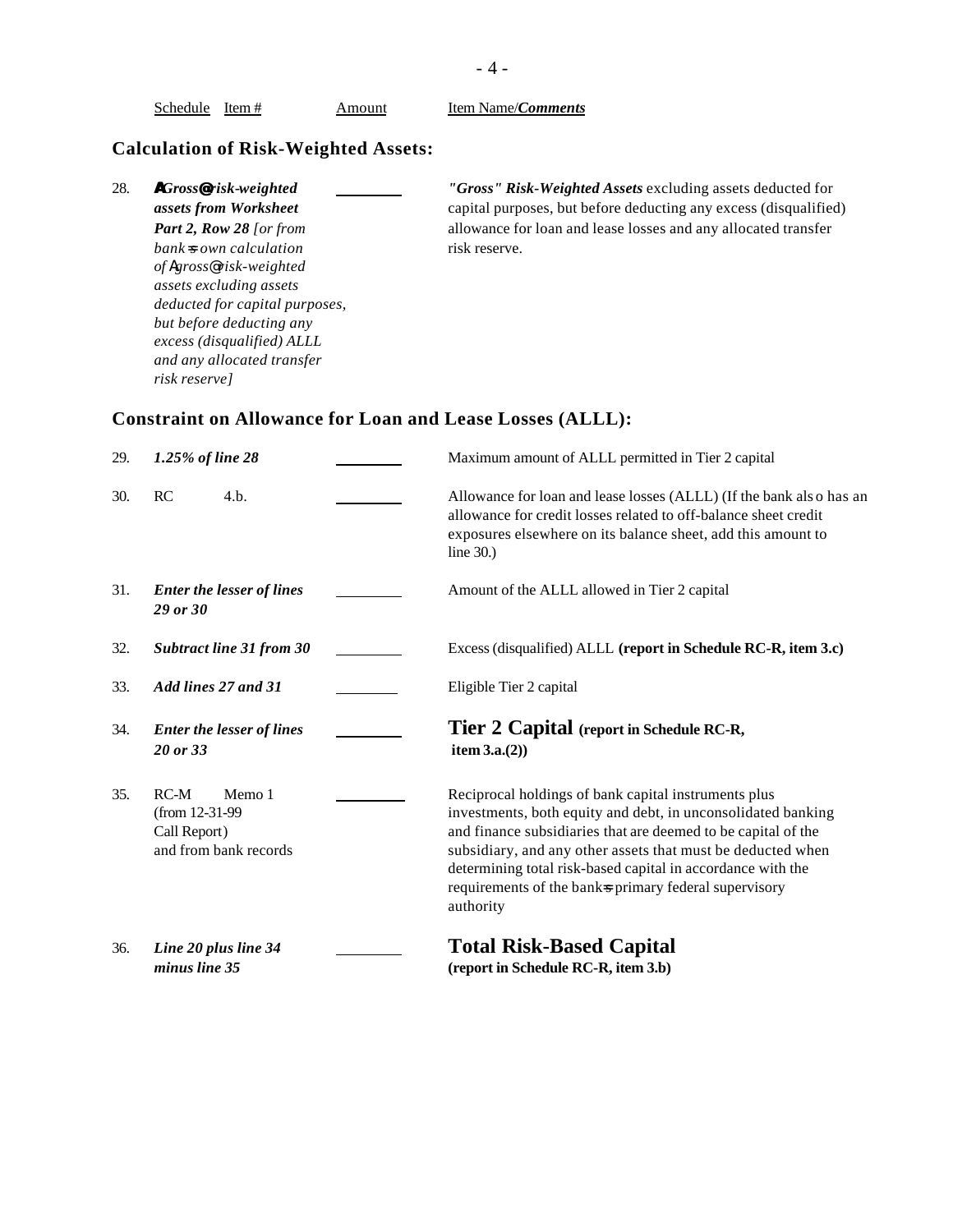|     | Schedule Item#                                   | Amount        | Item Name/ <i>Comments</i>                                                                                                                                                       |
|-----|--------------------------------------------------|---------------|----------------------------------------------------------------------------------------------------------------------------------------------------------------------------------|
|     |                                                  |               | <b>CALCULATION OF RISK-BASED CAPITAL (RBC) RATIOS</b>                                                                                                                            |
| 37. | RC.<br>4.c.                                      |               | Allocated Transfer Risk Reserve (ATRR)                                                                                                                                           |
| 38. | Line 28 minus the sum of<br>lines 32 and 37      |               | Risk-Weighted Assets (after deduction of all disallowed<br>intangibles, disallowed deferred tax assets, the excess ALLL, and<br>$ATRR$ ) [report in Schedule RC-R, item 3.d.(1)] |
| 39. | Divide line 36 by line 38<br>and multiply by 100 | $\frac{6}{9}$ | <b>Total RBC Ratio</b>                                                                                                                                                           |
| 40. | Divide line 20 by line 38<br>and multiply by 100 | $\frac{0}{0}$ | <b>Tier 1 RBC Ratio</b>                                                                                                                                                          |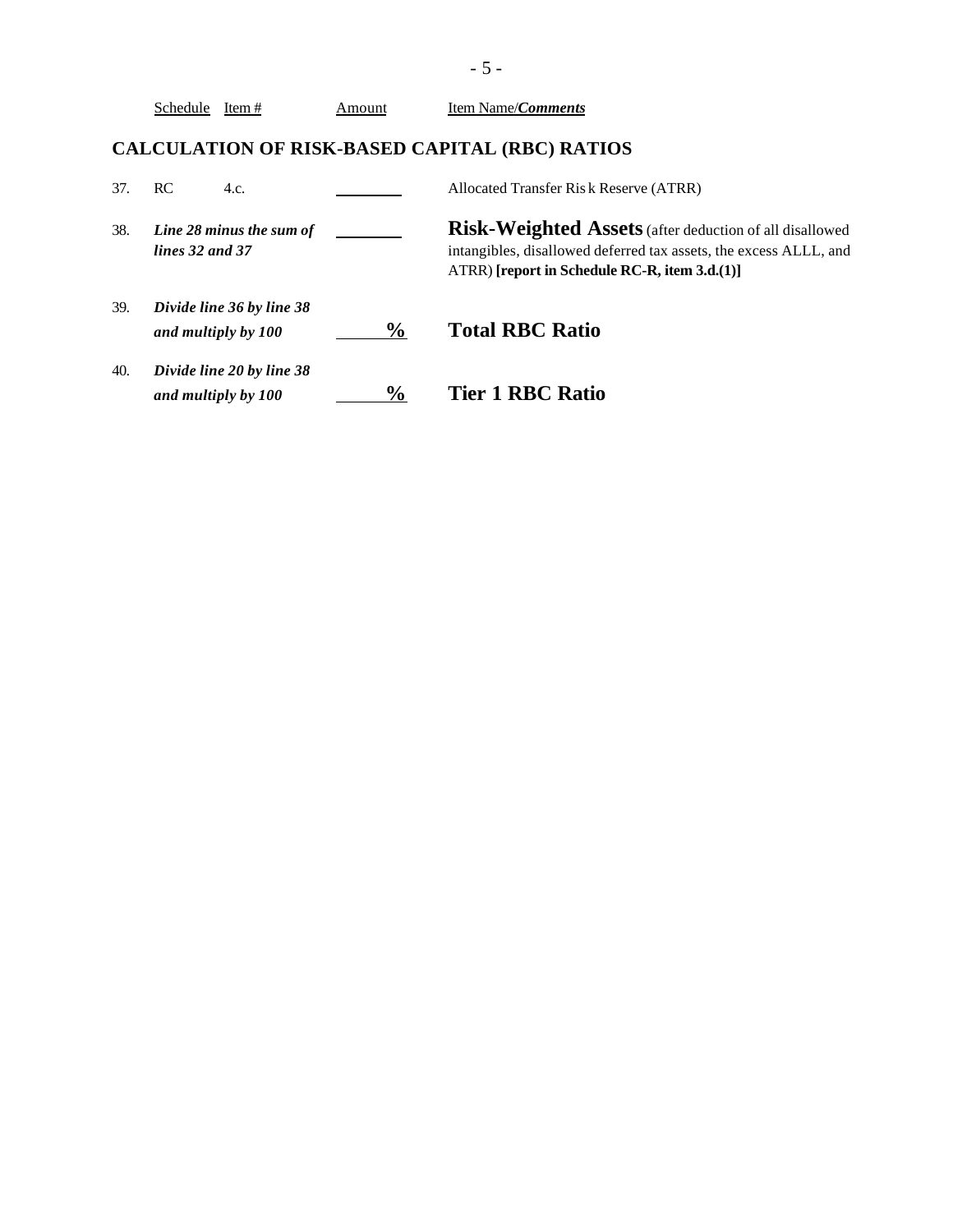## Section 1. Balance Sheet Assets

|                |                                                                              | Call Report Information |          | Allocation by Risk Weight Category |          |          |          | <b>Capital Adjustments</b> |            |
|----------------|------------------------------------------------------------------------------|-------------------------|----------|------------------------------------|----------|----------|----------|----------------------------|------------|
|                |                                                                              |                         | Column A | Column B                           | Column C | Column D | Column E | Column F                   | Column G   |
| Row            | Description of Schedule RC Items                                             | RC Item #               | Total    | 0%                                 | 20%      | 50%      | 100%     | Deductions                 | Exclusions |
| $\mathbf{1}$   | Cash and balances due from<br>depository institutions                        | 1.a and $1.b$           |          |                                    |          |          |          |                            |            |
| $\overline{2}$ | Held-to-maturity securities                                                  | 2.a                     |          |                                    |          |          |          |                            |            |
| 3              | Available-for-sale securities                                                | 2.b                     |          |                                    |          |          |          |                            |            |
| 4              | Federal funds sold and securities<br>purchased under agreements to<br>resell | 3                       |          |                                    |          |          |          |                            |            |
| 5              | Loans and leases, net of unearned<br>income                                  | 4.a                     |          |                                    |          |          |          |                            |            |
| 6              | Allowance for loan and lease losses                                          | 4.b                     |          |                                    |          |          |          |                            |            |
| $\overline{7}$ | Allocated transfer risk reserve                                              | 4.c                     |          |                                    |          |          |          |                            |            |
| 8              | <b>Trading assets</b>                                                        | 5                       |          |                                    |          |          |          |                            |            |
| 9              | Premises and fixed assets                                                    | 6                       |          |                                    |          |          |          |                            |            |
| 10             | Other real estate owned                                                      | $\overline{7}$          |          |                                    |          |          |          |                            |            |
| 11             | Investments in unconsolidated<br>subsidiaries                                | 8                       |          |                                    |          |          |          |                            |            |
| 12             | Customers' liability to this bank on<br>acceptances outstanding              | 9                       |          |                                    |          |          |          |                            |            |
| 13             | Intangible assets                                                            | 10                      |          |                                    |          |          |          |                            |            |
| 14             | Other assets                                                                 | 11                      |          |                                    |          |          |          |                            |            |
| 15             | <b>Total Assets</b>                                                          | 12                      |          |                                    |          |          |          |                            |            |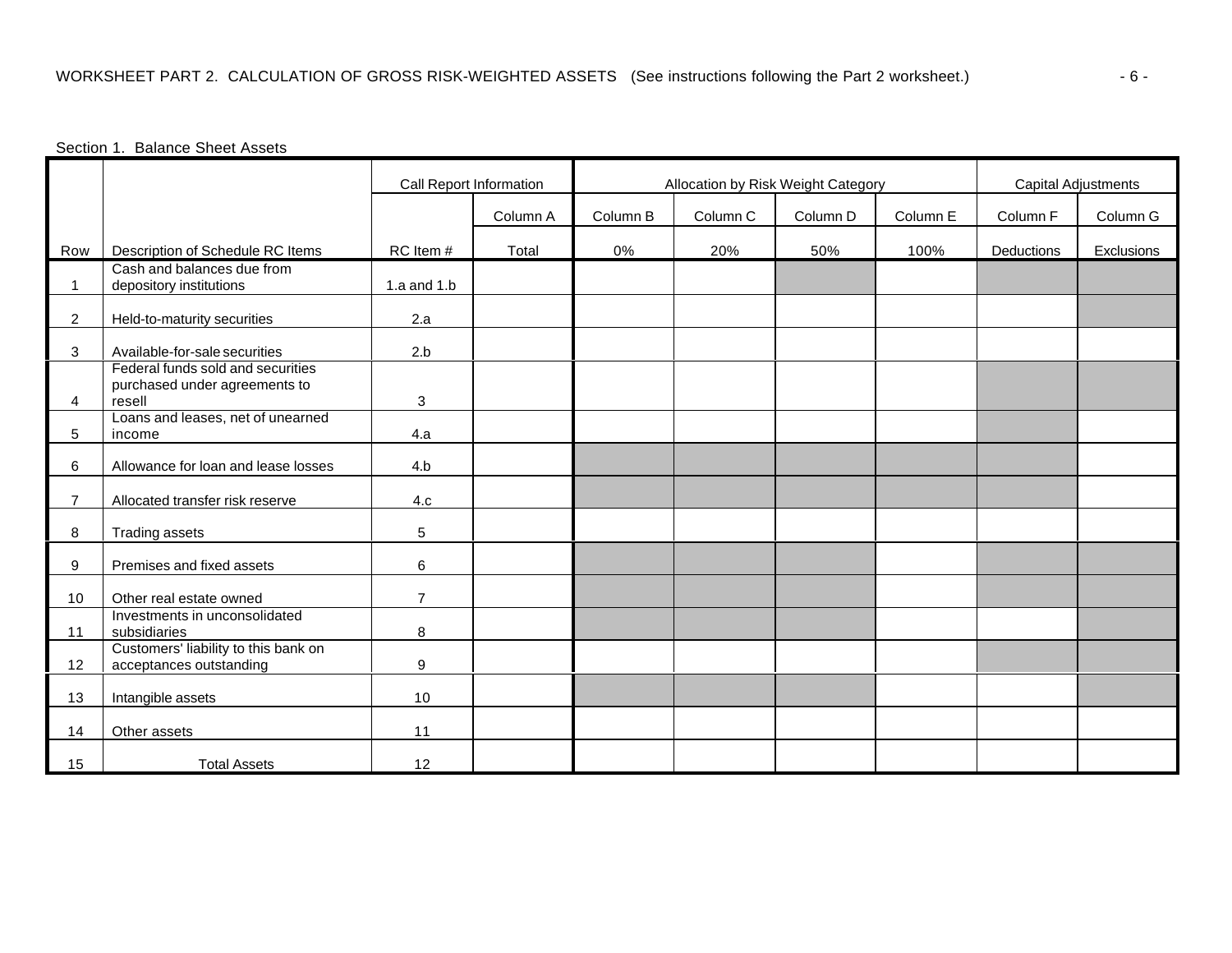## Section 2. Off-Balance Sheet Transactions

|     |                                                                                 | Transaction Information        |                                  |                      |                             | Allocation by Risk Weight Category |                     |                     |          |
|-----|---------------------------------------------------------------------------------|--------------------------------|----------------------------------|----------------------|-----------------------------|------------------------------------|---------------------|---------------------|----------|
|     |                                                                                 |                                |                                  |                      | Column A                    | Column B                           | Column <sub>C</sub> | Column <sub>D</sub> | Column E |
| Row | Description of Schedule RC-L Items                                              | RC-L Item #                    | Face Value or<br>Notional Amount | Conversion<br>Factor | Credit Equivalent<br>Amount | 0%                                 | 20%                 | 50%                 | 100%     |
| 16  | Financial standby letters of credit                                             | 2                              |                                  | 100%                 |                             |                                    |                     |                     |          |
| 17  | Performance standby letters of credit                                           | 3                              |                                  | 50%                  |                             |                                    |                     |                     |          |
| 18  | Commercial and similar letters of credit                                        | 4                              |                                  | 20%                  |                             |                                    |                     |                     |          |
| 19  | Risk participations in bankers<br>acceptances acquired by the reporting<br>bank | 6                              |                                  | 100%                 |                             |                                    |                     |                     |          |
| 20  | Securities lent                                                                 | 8                              |                                  | 100%                 |                             |                                    |                     |                     |          |
| 21  | Assets transferred with recourse                                                | 9.a.(1), b.(1),<br>and $c.(2)$ |                                  | 100%                 |                             |                                    |                     |                     |          |
| 22  | All other off-balance sheet liabilities                                         | 12                             |                                  | 100%                 |                             |                                    |                     |                     |          |
| 23  | Commitments with an original maturity<br>exceeding one year                     | Memo 3                         |                                  | 50%                  |                             |                                    |                     |                     |          |
| 24  | Derivative contracts                                                            |                                |                                  |                      |                             |                                    |                     |                     |          |

| Totals |                                                                                                |        |       |       |        |
|--------|------------------------------------------------------------------------------------------------|--------|-------|-------|--------|
| 25     | Total Assets and Off-Balance Sheet Transactions by Risk Weight Category                        |        |       |       |        |
| 26     | Risk Weight Factor                                                                             | $x0\%$ | x 20% | x 50% | x 100% |
| -27    | Gross Risk-Weighted Assets by Category                                                         |        |       |       |        |
| 28     | "Gross" Risk-Weighted Assets excluding assets that are deducted (include on line 28 of Part 1) |        |       |       |        |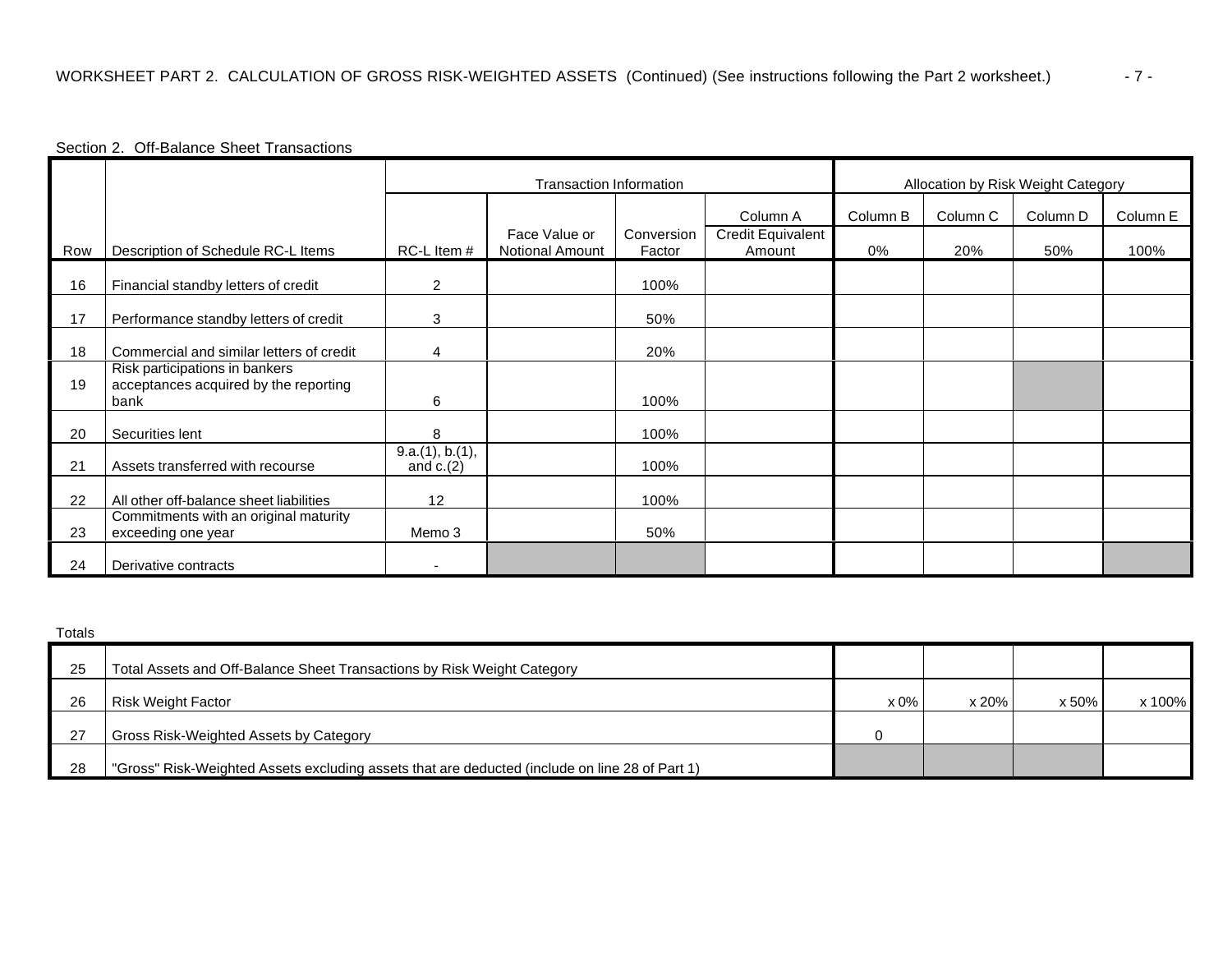## **INSTRUCTIONS FOR PART 2, CALCULATION OF RISK-WEIGHTED ASSETS**

General instructions have been provided below for each row of the worksheet to assist banks in allocating the balance sheet or credit equivalent amounts in Column A to the risk weight categories in Columns B through E and the other categories in Columns F and G. These instructions generally provide an appropriate allocation for most banks. In addition, banks should be aware that there are specific exceptions to the general instructions for risk weight categories. Some of the most common exceptions to the general instructions for risk weight categories have also been provided for certain assets and other bank transactions. For further information on allocating assets and off-balance sheet transactions to the proper risk weight category, banks should consult the Risk-Based Capital Guidelines.

In order to save time and reduce burden, a bank may decide not to determine every asset or off-balance sheet transaction that is accorded a lower risk weight than the maximum risk weight (i.e., 100% generally and 50% for derivative contracts). **Accordingly, at its option, a bank may risk-weight any asset or the credit equivalent amount of any off-balance sheet item (excluding nonqualifying intangibles and other amounts deducted from regulatory capital) at a higher risk weight than the risk weight that would otherwise apply to the asset or credit equivalent amount, e.g., at the maximum risk weight.** 

Columns F and G should include the amount of the balance sheet assets that are deducted or excluded (not risk weighted) in the determination of risk-weighted assets. Column F should include assets that are deducted from capital such as goodwill, excess net deferred tax assets, excess mortgage servicing assets, reciprocal holdings of bank capital instruments, and any other assets that must be deducted in accordance with the requirements of a bank's primary federal supervisory authority. Column G should include items that are excluded from the calculation of risk-weighted assets such as the allowance for loan and lease losses and certain on-balance sheet asset amounts associated with off-balance sheet derivative contracts that are included in the calculation of their credit equivalent amounts. Columns B through G in each row should equal the total asset or credit equivalent amount of off-balance sheet transactions reported in Column A.

Section 1 of this schedule includes separate line items for assets in balance sheet order. Include in Column A, the amounts for the applicable line items on Schedule RC, Balance Sheet. Section 2 of this schedule includes off-balance-sheet transactions. Include in the Column labelled "Face Value or Notional Amount" the amounts for the applicable line items as reported on Schedule RC-L, Off-Balance Sheet Items. Include in Column A, the credit-equivalent amount of the Face Value or Notional Amount. The credit equivalent amount for most transactions is determined by multiplying the Face Value or Notional Amount by its applicable conversion factor. The credit equivalent amount should be determined prior to assigning an appropriate risk-weight category and should be allocated to Columns B through E, according to the risk category assigned to each transaction, in accordance with the Risk-Based Capital Guidelines.

The following are some of the most common exceptions to the risk weight category assignments that are described below in the general instructions for each row. These exceptions enable a bank, **at its option,** to assign assets and off-balance sheet items to lower risk weight categories than under the general instructions for each row.

*0% column*: o All claims (defined broadly to include securities, loans, and leases) that are direct claims on, or the portion of claims that are directly and unconditionally guaranteed by, OECD central governments or U.S. government agencies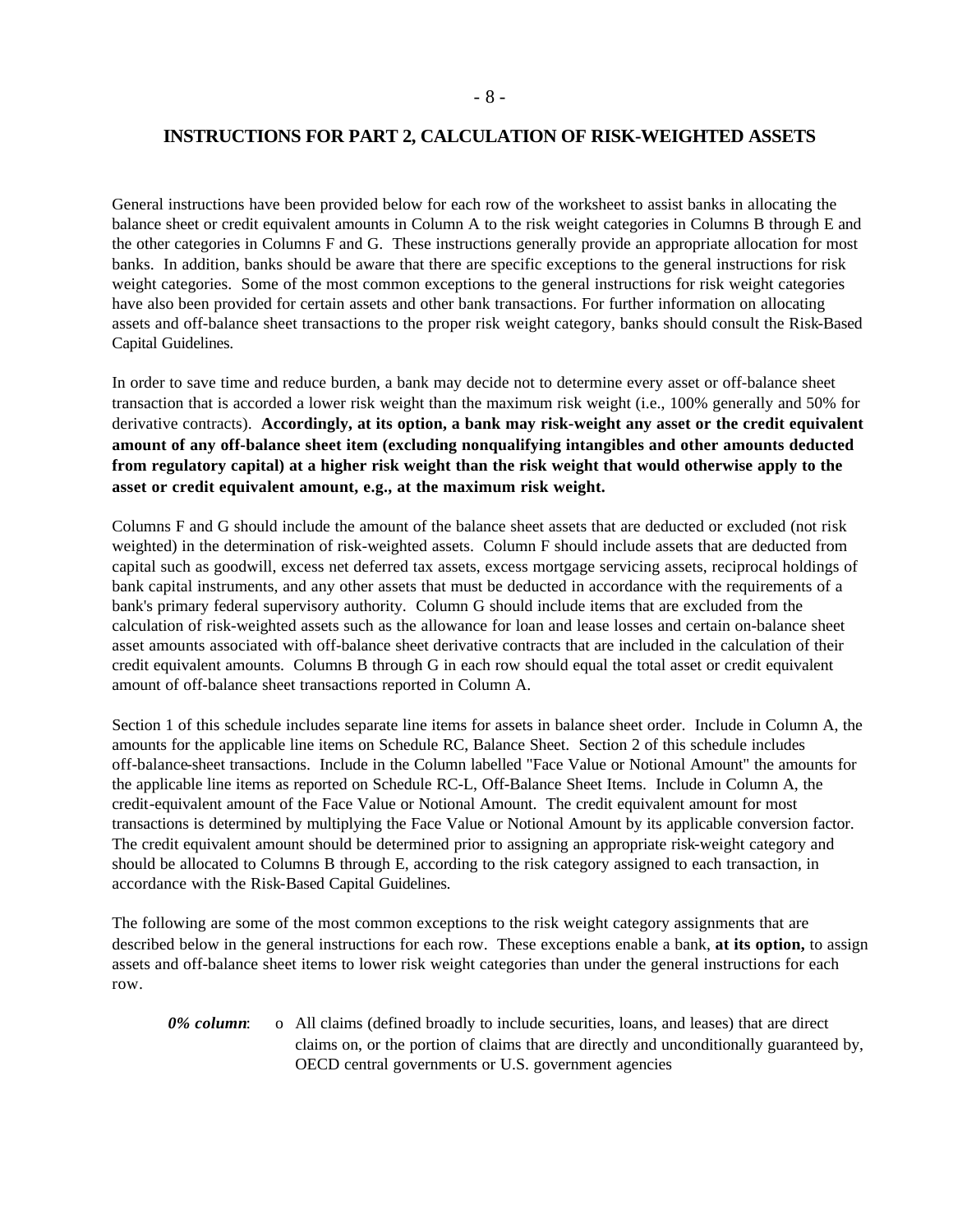- o For national and state member banks, claims that are collateralized by cash on deposit in the bank or by securities issued or guaranteed by OECD central governments or U.S. government agencies (refer to the risk based capital guidelines for specific criteria).
- 20% column: o The portion of claims that are conditionally guaranteed by OECD central governments or U.S. Government agencies
	- o The portion of claims that are collateralized by cash on deposit in the bank or by securities issued or guaranteed by OECD central governments or U.S. government agencies that are not included in zero percent column
	- o The portion of local currency securities that are conditionally guaranteed by non-OECD central governments (to the extent that the bank has liabilities booked in that currency)
	- o General obligation claims on, or portions of claims guaranteed by the full faith and credit of, states or other political subdivisions of the U.S.
	- o Claims on, and the portions of claims guaranteed by, multilateral lending institutions or regional development banks in which the U.S. government is a shareholder or contributing member.

*NOTE:* These instructions contain several references to the OECD, i.e., the Organization for Economic Cooperation and Development. The following countries are members of the OECD: Australia, Austria, Belgium, Canada, the Czech Republic, Denmark, the Federal Republic of Germany, Finland, France, Greece, Hungary, Iceland, Ireland, Italy, Japan, Korea, Luxembourg, Mexico, Netherlands, New Zealand, Norway, Poland, Portugal, Spain, Sweden, Switzerland, Turkey, the United Kingdom, and the United States. In addition, Saudi Arabia should be treated as an OECD country. All other countries should be treated as non-OECD countries.

#### **Section 1. Balance Sheet Assets**

## **Row 1, Cash and balances due from depository institutions (Noninterest-bearing balances and currency and coin and Interest-bearing balances).**

| 0% column:      | For 034 filers: RC-M, item 3.b, plus the portion of RC, item 1.a, that represents Balances due from<br><b>Federal Reserve Banks</b>                                                                                                                                  |
|-----------------|----------------------------------------------------------------------------------------------------------------------------------------------------------------------------------------------------------------------------------------------------------------------|
|                 | For 031, 032, and 033 filers: RC-A, item 1.b, and RC-A, item 4                                                                                                                                                                                                       |
| $100\%$ column: | Claims on non-OECD depository institutions with remaining maturities of over one year, all non-<br>local currency claims on non-OECD central banks, and local currency claims on non-OECD central<br>banks that exceed the local currency liability held by the bank |
| $20\%$ column:  | Worksheet Row 1, Column A, minus the amount allocated to the other columns                                                                                                                                                                                           |

## **Row 2, Held-to-maturity securities.**

*0% column*: RC-B, Column A, items 1, 2.a, 4.a.(1), and the portion of 4.b.(1) that represents GNMA securities.

*20% column*: RC-B, Column A, items 2.b, 3.a, 4.a.(2), 4.b.(1)[excluding the GNMA portion], and 4.b.(2), but excluding any interest-only strips, principal-only strips, residuals, subordinated classes, and similar instruments, which are assigned a 100% risk weight.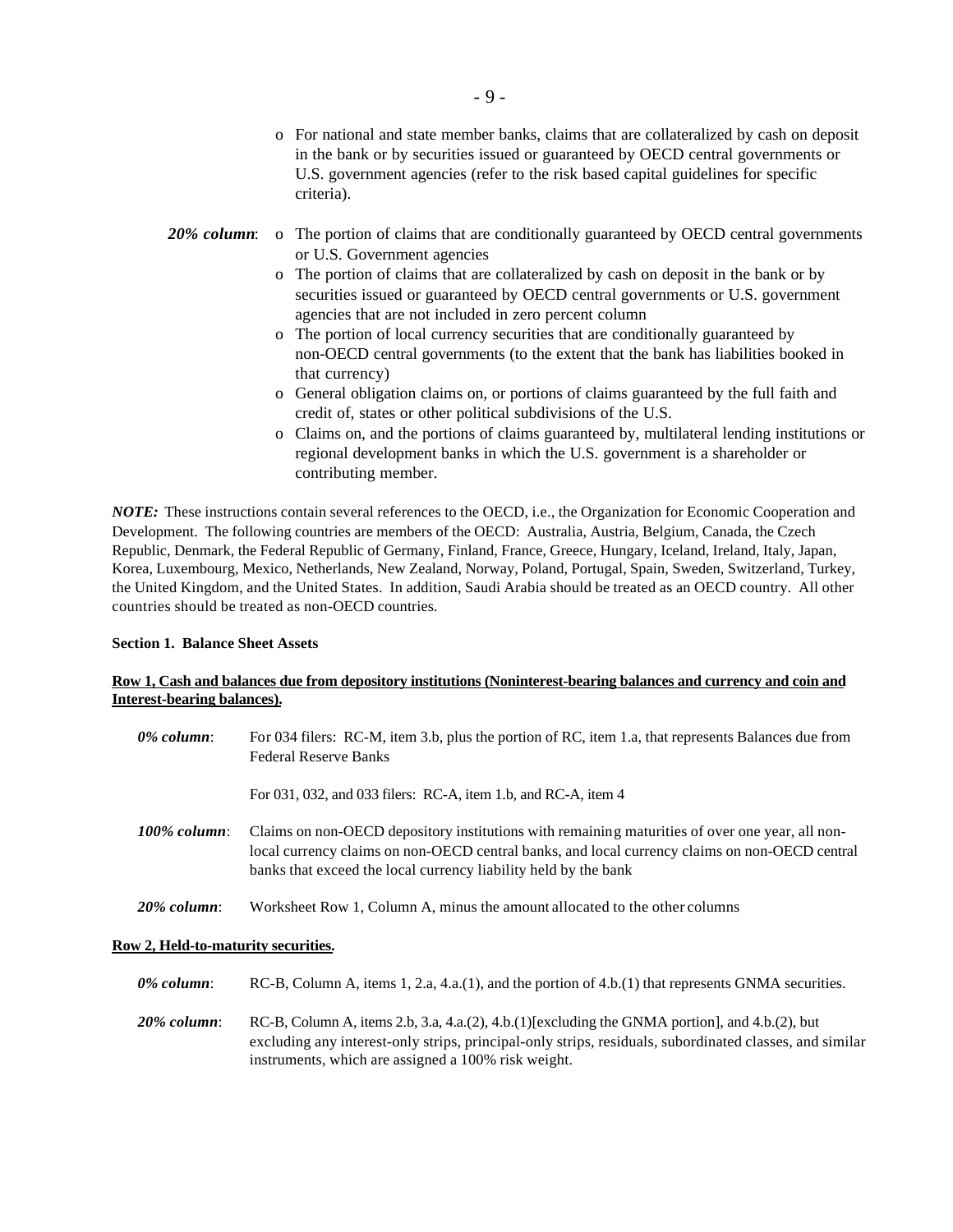*50% column*: RC-B, Column A, items 3.b, 4.a.(3), and 4.b.(3), but excluding any interest-only strips, principal-only strips, residuals, subordinated classes, and similar instruments, which are assigned a 100% risk weight.

*100% column*: Worksheet Row 2, Column A, minus the amounts allocated to the other columns.

**Row 3, Available-for-sale securities.** Although available-for-sale debt securities are *reported at fair value*, they are generally treated for *regulatory capital purposes on an amortized cost basis.* When available-for-sale equity securities with readily determinable fair values have a net unrealized loss, they are measured at fair value for risk-based capital purposes. When such equity securities have a net unrealized gain, they are measured at cost plus the portion of the unrealized gain (up to 45%) included in Tier 2 capital (from Worksheet Part 1, line 26).

*0% column*: RC-B, Column C, items 1, 2.a, 4.a.(1), the portion of 4.b.(1) that represents GNMA securities, and the portion of 6.b that represents Federal Reserve Bank stock. *20% column*: RC-B, Column C, items 2.b, 3.a, 4.a.(2), 4.b.(1)[excluding the GNMA portion], 4.b.(2), and the portion of 6.b that represents Federal Home Loan Bank stock, but excluding any interest-only strips, principal-only strips, residuals, subordinated classes, and similar instruments, which are assigned a 100% risk weight. *50% column*: RC-B, Column C, items 3.b, 4.a.(3), and 4.b.(3), but excluding any interest-only strips, principal-only strips, residuals, subordinated classes, and similar instruments, which are assigned a 100% risk

*Capital exclusions (column G)*: Include the difference between the fair value and amortized cost of available-for-sale debt securities (RC-B, items 1 through 5, Column D minus C) (when fair value exceeds cost, report the difference as a positive number; when cost exceeds fair value, report the difference as a negative number). If available-for-sale equity securities with readily determinable fair values have a net unrealized gain, include the portion of the unrealized gain (55% or more) not included in Tier 2 capital (i.e., from Worksheet Part 1, line 25 minus line 26). For low level recourse transactions in which on-balance sheet assets reported as securities act as credit enhancements, include these securities in this column and treat the transactions as assets transferred with recourse in Worksheet Row 21.

*100% column*: Worksheet Row 3, Column A, minus the amounts allocated to the other columns. Generally, this would equal the sum of RC-B, items 3.c and 5, Column C; RC-B, item 6.a, Column D, less Worksheet Part 1, line 25 minus line 26; and RC-B, item 6.b, Column C [excluding Federal Reserve and Federal Home Loan Bank stock].

#### **Row 4, Federal funds sold and securities purchased under agreements to resell.**

- *100% column*: Claims on non-depository institution counterparties that lack qualifying collateral (refer to the risk based capital guidelines for specific criteria) and claims on non-OECD depository institutions with maturities of over one year.
- *20% column*: Worksheet Row 4, Column A, minus the amounts allocated to the other columns.

#### **Row 5, Loans and leases, net of unearned income.**

weight.

*0% column*: Include the guaranteed portion of SBA loans purchased in the secondary market included in RC-C, items 3 and 4.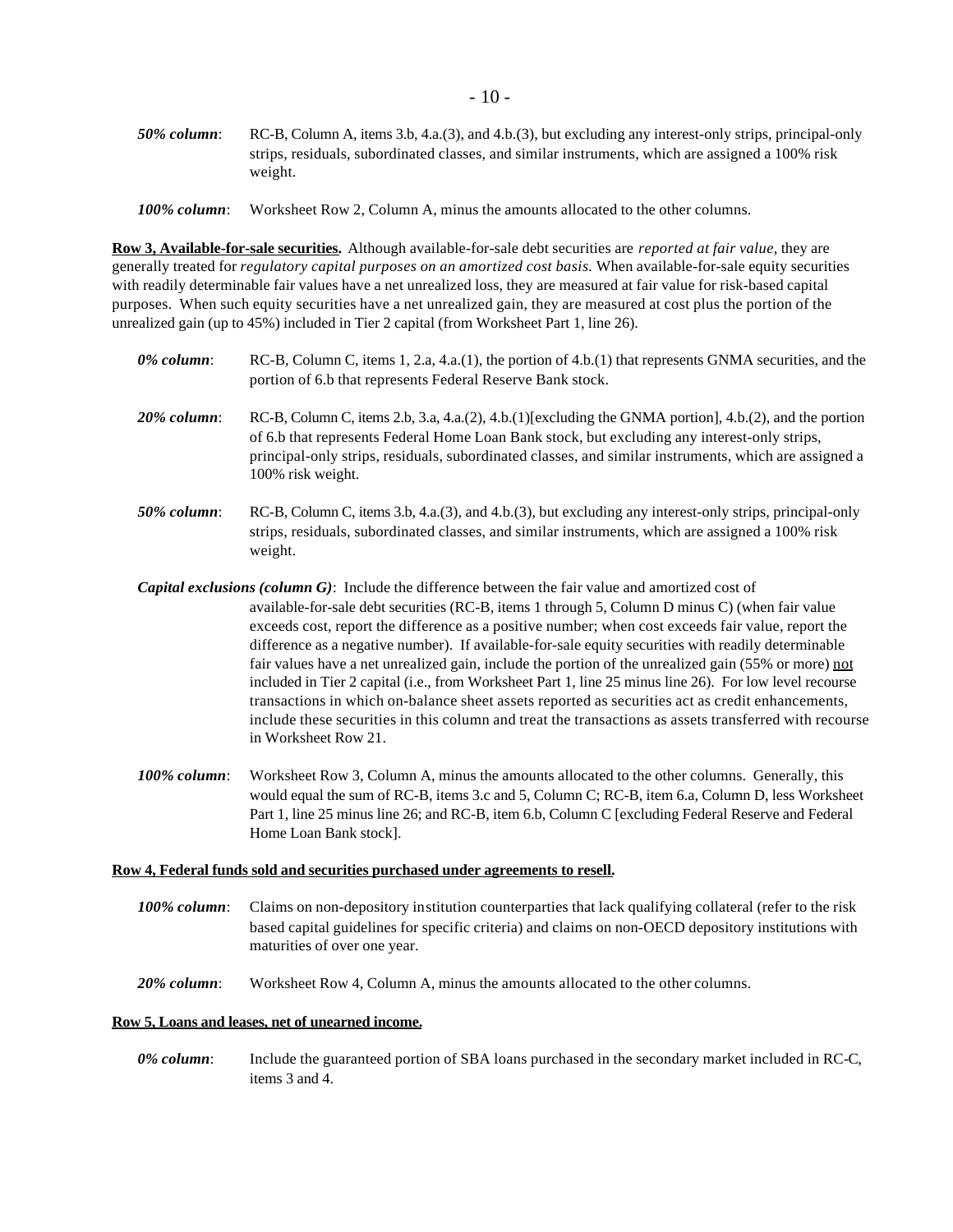| $20\%$ column: | RC-C, items 2 and 5, plus the guaranteed portion of FHA and VA mortgage loans included in RC-C,<br>item 1.c. $(2)(a)$ , the guaranteed portion of SBA loans originated and held by the reporting bank<br>included in RC-C, items 3 and 4, and the portion of student loans reinsured by the U.S. Department<br>of Education included in RC-C, item 6.b. |
|----------------|---------------------------------------------------------------------------------------------------------------------------------------------------------------------------------------------------------------------------------------------------------------------------------------------------------------------------------------------------------|
| $50\%$ column: | Include the portion of loans included in RC-C, items 1.c.(2)(a) and 1.d that are prudently<br>underwritten, fully secured by first liens on 1-4 family or multifamily residential properties, are not<br>90 days or more past due or in nonaccrual status, and meet other requirements specified in the risk-<br>based capital guidelines.              |

*Capital exclusions (column G):* For low level recourse transactions in which on-balance sheet assets reported as loans act as credit enhancements, include these loans in this column and treat the transactions as assets transferred with recourse in Worksheet Row 21.

*100% column*: Worksheet Row 5, Column A, minus the amounts allocated to the other columns.

**Row 6, Allowance for loan and lease losses.** Include the entire balance in the *capital exclusions column (column G)*. Reflect this amount as a **negative** value.

**Row 7, Allocated transfer risk reserve.** Include the entire balance in the *capital exclusions column (column G)*. Reflect this amount as a **negative** value.

**Row 8, Trading assets.** Consult the risk-based capital guidelines for guidance on allocating the balance.

However, if the bank prepares schedule RC-D:

| 0% column:   | RC-D, items 1, the portion of item 2 that is issued by U.S. government agencies, and the portion of<br>items 4.a and 4.b that represents GNMA securities.                                                                                                                                                                                                |  |  |  |
|--------------|----------------------------------------------------------------------------------------------------------------------------------------------------------------------------------------------------------------------------------------------------------------------------------------------------------------------------------------------------------|--|--|--|
| 20% column:  | The portion of RC-D, item 2, that is issued by U.S. government-sponsored agencies, the portion of<br>item 3 that represents general obligations issued by states and political subdivisions in the U.S.,<br>items 4.a and 4.b[excluding the GNMA portion], and the portion of item 9 that represents<br>certificates of deposit and bankers acceptances. |  |  |  |
| 50% column:  | The portion of RC-D, item 3, that represents revenue obligations issued by states and political<br>subdivisions in the U.S. and item 4.c.                                                                                                                                                                                                                |  |  |  |
|              | <i>Capital exclusions (column G)</i> : The fair value of derivative contracts that are reported as trading<br>assets that are also included in the credit equivalent amount of derivatives contracts reported in<br>Row 24.                                                                                                                              |  |  |  |
| 100% column: | Worksheet Row 8, Column A, minus the amounts allocated to the other columns.                                                                                                                                                                                                                                                                             |  |  |  |

**Row 9, Premises and fixed assets**. Include the entire balance in the *100% column*.

**Row 10, Other real estate owned**. Include the entire balance in the *100% column*.

#### **Row 11, Investments in unconsolidated subsidiaries and associated companies**.

*Capital deductions (column F)*: Include the amount of any investments in unconsolidated banking and finance subsidiaries and any other investments that are required to be deducted from total risk-based capital in accordance with the guidelines of the bank's primary supervisory agency.

*100% column*: Worksheet Row 11, Column A, minus the amounts allocated to the other columns.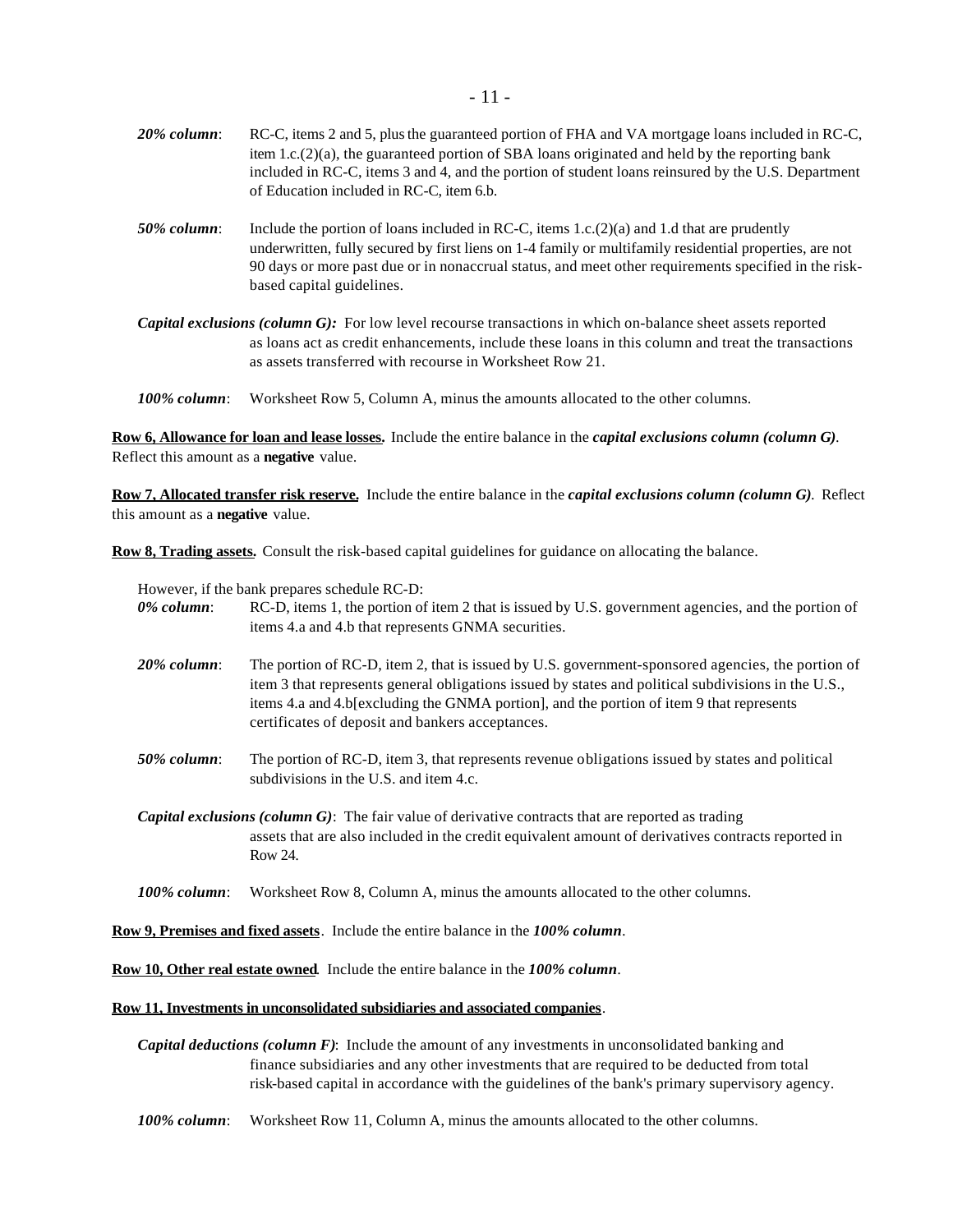- 12 -

### **Row 12, Customers' liability to this bank on acceptances outstanding.**

| $20\%$ column:  | Include the portion of RC-L, item 5, (not reported by 034 filers) that represents risk participations<br>conveyed to other depository institutions in the bank's own acceptances that are outstanding. |
|-----------------|--------------------------------------------------------------------------------------------------------------------------------------------------------------------------------------------------------|
| $100\%$ column: | Worksheet Row 12, Column A, minus the amounts allocated to the other columns.                                                                                                                          |

#### **Row 13, Intangible assets.**

| <i>Capital deductions (column F)</i> : RC-M, items 6.b.(2) and 6.c, minus RC-M, item 6.e, plus any mortgage |
|-------------------------------------------------------------------------------------------------------------|
| servicing assets, purchased credit card relationships, and nonmortgage servicing assets                     |
| disallowed for regulatory capital purposes.                                                                 |

*100% column*: Worksheet Row 13, Column A, minus the amounts allocated to the other columns.

#### **Row 14, Other Assets.**

| 0% column:     | Accrued interest receivable on assets included in the 0% risk weight column of rows 1 through 5, 8,<br>and 12, and gold bullion not held for trading that is held in the bank's own vault or in another bank's<br>vault on an allocated basis.                                                                 |
|----------------|----------------------------------------------------------------------------------------------------------------------------------------------------------------------------------------------------------------------------------------------------------------------------------------------------------------|
| $20\%$ column: | Accrued interest receivable on assets included in the 20% risk weight column of rows 1 through 5,<br>8, and 12.                                                                                                                                                                                                |
| 50% column:    | Accrued interest receivable on assets included in the 50% risk weight column of rows 1 through 5,<br>8, and 12.                                                                                                                                                                                                |
|                | <i>Capital deductions (column F)</i> : RC-F, Memo item 1.                                                                                                                                                                                                                                                      |
|                | <b>Capital exclusions (column G):</b> Include the fair value of derivative contracts that are reported as other<br>assets that are also included in the credit equivalent amount of derivatives contracts reported in<br>Row 24. For low level recourse transactions in which on-balance sheet assets reported |

transactions as assets transferred with recourse in Worksheet Row 21.

as "Other assets" act as credit enhancements, include these assets in this column and treat the

*100% column*: Worksheet Row 14, Column A, minus the amounts allocated to the other columns.

**Row 15, Total Assets.** For each of Columns A through G, include the sum of Rows 1 through 14. The sum of Columns B through G must equal the sum of Column A.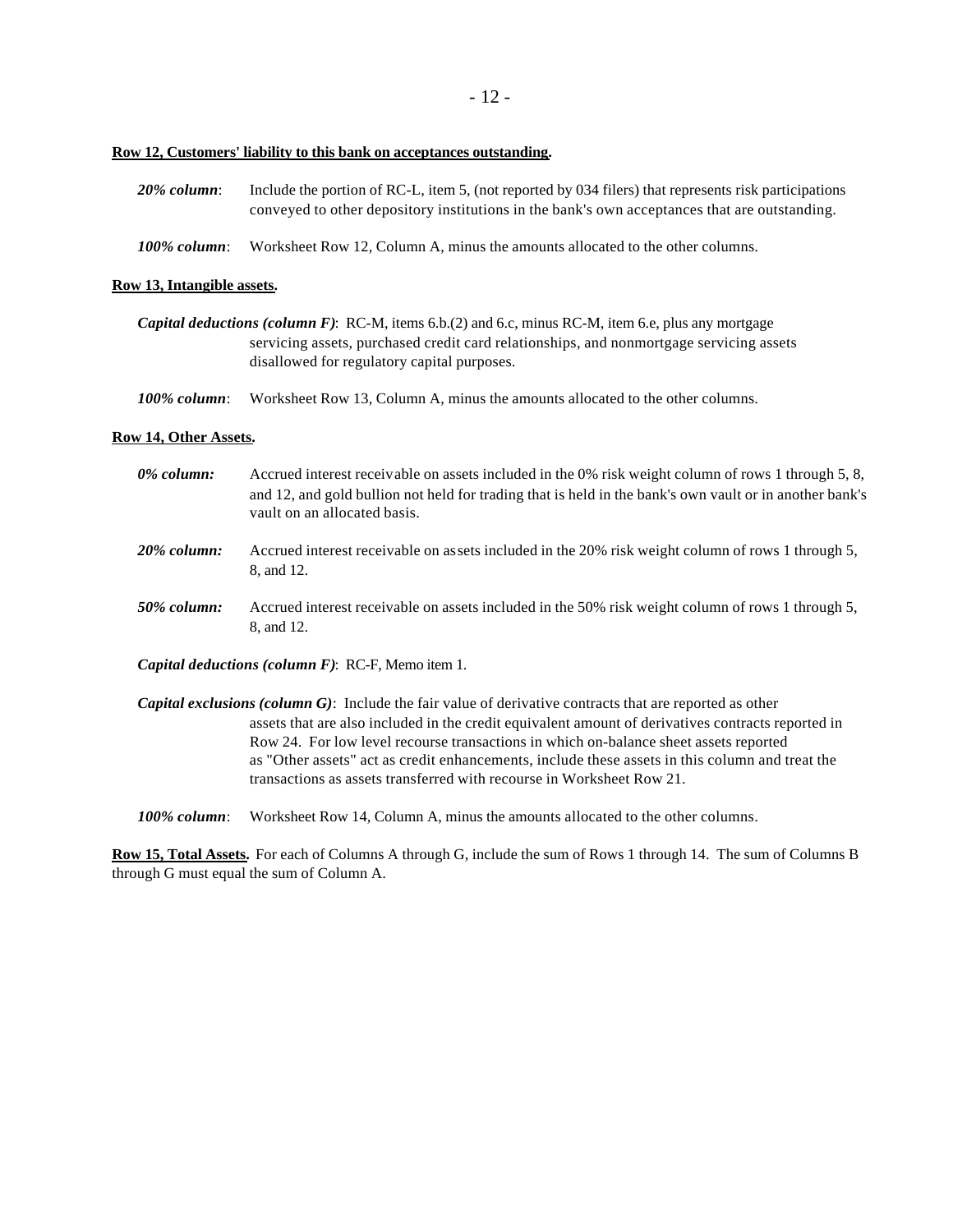## - 13 -

#### **Section 2. Off-Balance Sheet Transactions**

Summary of credit conversion factors: Direct credit substitutes (e.g., financial standby letters of credit (LOCs), risk participations, etc.) are converted at 100%, transaction-related contingencies (e.g., performance standby LOCs, unused commitments with an original maturity exceeding one year, etc.) are converted at 50%, and short-term, self-liquidating, trade-related contingencies (e.g., commercial LOCs) are converted at 20%.

#### **Row 16, Financial standby letters of credit.**

- *20% column*: Include the credit equivalent amount (i.e., 100% of the face or notional amount) of the portion of RC-L, item 2.a, that has been conveyed to U.S. and other OECD depository institutions (and to non-OECD depository institutions for letters of credit with remaining maturities of one year or less)
- *100% column*: Worksheet Row 16, Column A, minus the amounts allocated to the other columns.

#### **Row 17, Performance standby letters of credit.**

| $20\%$ column:  | Include the credit equivalent amount (i.e., 50% of the face or notional amount) of the portion of RC-<br>L, item 3.a, that has been conveyed to U.S. and other OECD depository institutions (and to non-<br>OECD depository institutions for letters of credit with remaining maturities of one year or less) |
|-----------------|---------------------------------------------------------------------------------------------------------------------------------------------------------------------------------------------------------------------------------------------------------------------------------------------------------------|
| $100\%$ column: | Worksheet Row 17, Column A, minus the amounts allocated to the other columns.                                                                                                                                                                                                                                 |

**Row 18, Commercial and similar letters of credit.** Include the entire credit equivalent amount (i.e., 20% of the face or notional amount) in the *100% column*.

#### **Row 19, Risk Participations in acceptances acquired by the reporting bank.**

| $20\%$ column: | Include the credit equivalent amount (i.e., 100% of the face or notional amount) of the portion of   |
|----------------|------------------------------------------------------------------------------------------------------|
|                | RC-L, item 5, that represents the amount of participations in acceptances of other (accepting) banks |
|                | that the reporting bank has acquired and subsequently conveyed to U.S. and other OECD                |
|                | depository institutions (and to non-OECD depository institutions for letters of credit with          |
|                | remaining maturities of one year or less)                                                            |

*100% column*: Worksheet Row 19, Column A, minus the amounts allocated to the other columns.

#### **Row 20, Securities lent.**

*100% column*: Include the credit equivalent amount (i.e., 100% of the face or notional amount) of the portion of Worksheet Row 20, Column A, that represents claims on non-depository institution counterparties that lack qualifying collateral (refer to the risk based capital guidelines for specific criteria) and claims on non-OECD depository institutions with maturities of over one year

*20% column*: Worksheet Row 20, Column A, minus the amounts allocated to the other columns.

#### **Row 21, Assets transferred with recourse.**

*50% column*: Include the credit equivalent amount (i.e., 100% of the face or notional amount) of RC-L, item 9.a.(1).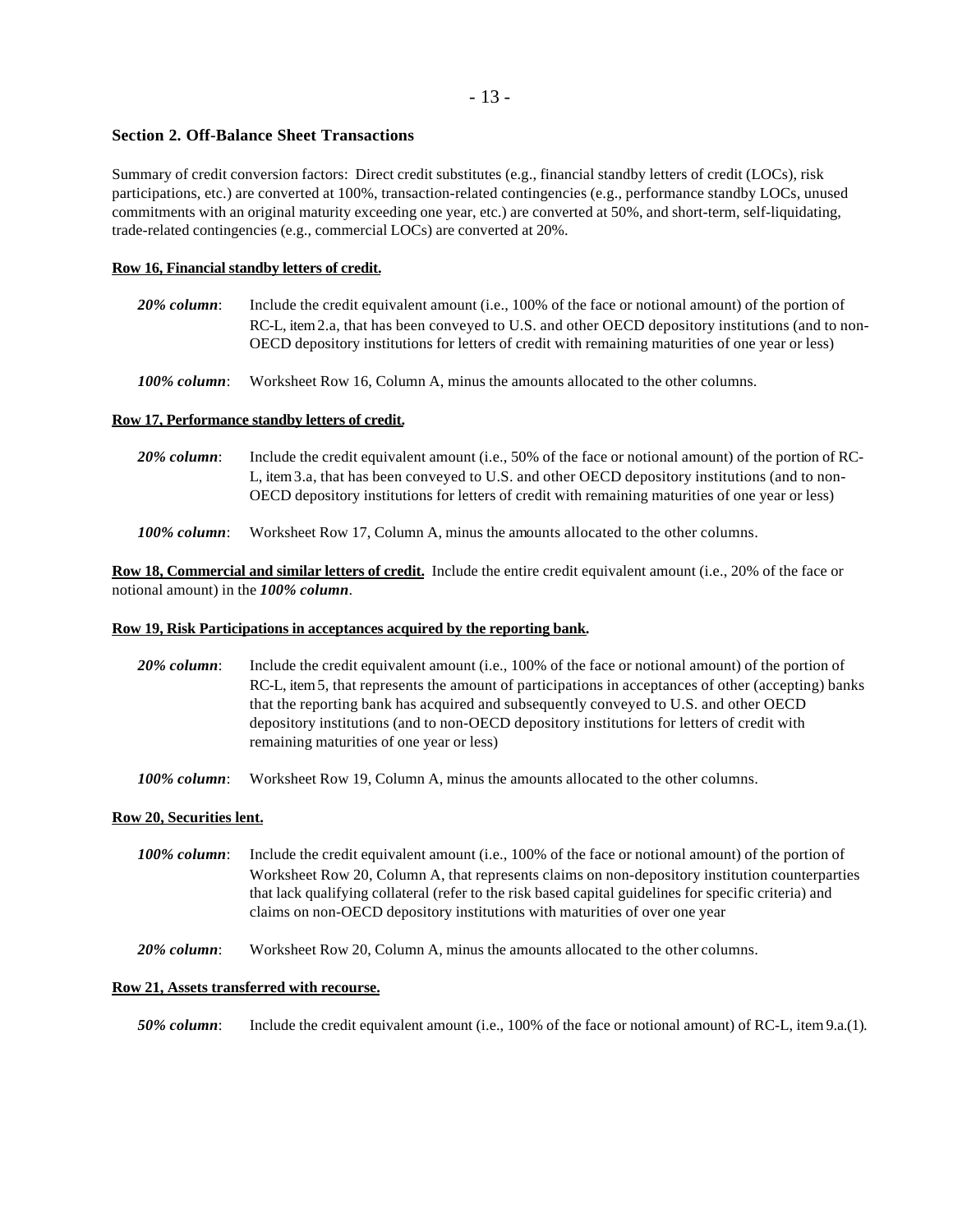- 14 -

*100% column*: Worksheet Row 21, Column A, minus the amounts allocated to the other columns.

*NOTE*: For low level recourse transactions, refer to the guidance in the instructions to Schedule RC-R to determine the credit equivalent amount to report in *Column A* and to allocate this amount to the other columns in accordance with the method the bank chooses to use for reporting low level recourse transactions.

**Row 22, All other off-balance sheet liabilities.** Refer to the Risk-based capital guidelines to allocate the credit equivalent amount (i.e., 100% of the face or notional amount) in *Column A* to *Columns B through E*.

#### **Row 23, Unused commitments with an original maturity exceeding one year.**

- *20% column*:Include the credit equivalent amount (i.e., 50% of the face or notional amount) of the portion of RC-L, Memo item 3.a, that has been conveyed to U.S. and other OECD depository institutions (and to non-OECD depository institutions for commitments with original maturities of one year or less) (Memo item 3.a is not reported by 034 filers; at a bank's option, such information can be obtained from the bank's records.)
- *100% column*: Worksheet Row 23, Column A, minus the amounts allocated to the other columns.

**Row 24, Credit equivalent amount of derivative contracts.** The credit equivalent amount of an interest rate, foreign exchange, equity, commodity, or other derivative contract is the sum of the mark-to-market value of each contract (only if positive) and an estimate of the potential future credit exposure over the remaining life of each contract. The potential future credit exposure is estimated by multiplying the notional amount by a specific percentage. Bilateral netting agreements may also be considered. Refer to the Risk-based capital guidelines and the instructions to Schedule RC-R to calculate the credit equivalent amount to report in *Column A* and to allocate this credit equivalent amount to *Columns B through D*.

**Row 25, Total Assets and Off-balance Sheet Transactions by Risk Weight Category**. For each of columns B through E, include the sum of Rows 15 through 24.

## **Row 26, Risk Weight Factors**.

**Row 27, Gross Risk-Weighted Assets by Category**. For each of columns B through E, multiply the amount in Row 25 by the risk weight factor in Row 26.

**Row 28, "Gross" Risk-Weighted Assets excluding assets that are deducted**. Include the sum of Row 27, columns B through E.